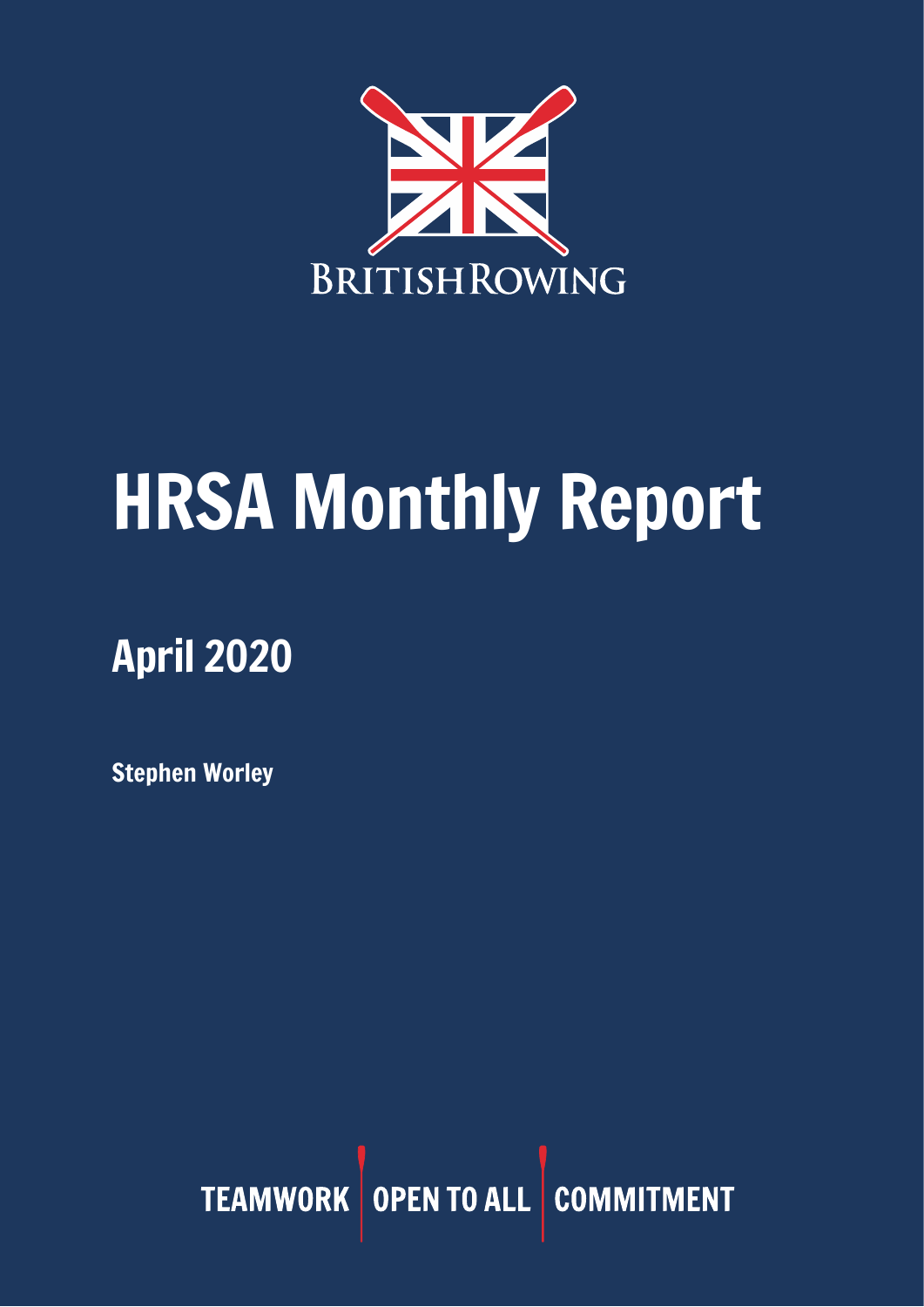## Introduction

This report is very short as rowing clubs have been advised to close and there have been no significant incidents in April. There have been some contributions from the Rowing Community and enquiries and these are summarised below.

A Rowing Safety Quiz has been prepared in the hope that this will enable readers to reflect on the subject and maintain their interest at a time when there is little opportunity for direct practical involvement. It may even provide some entertainment.

The Quiz is included as an Appendix to this report and will be provided in an editable document so that it can be adapted for other uses, if required.

## Ideas and Suggestions

The following ideas were contributed by readers.

#### **Remember the 7 'C's when going afloat:**

- Clothing crew check hi viz, life jacket for cox and clothing cannot catch on the boat
- Craft check-nuts and bolts, shoes, heel restraints
- Capture the outing on the safety board (type of boat and time out and back)
- Consider lights if dusk or night
- Course keep to the right
- Care and attention maintain a 360º lookout
- Clean the boat and tidy up equipment, slings and personal items

#### **Keep a good Lookout**

When bow steering bow and when coxing, to take advantage of corners for viewing the water behind and in front. As you are coming around a bend, the water which you are intending to use is normally in view until you have completed steering. It is good practice to keenly observe the following straight for logs, other river users etc., while it is in view to the slight right or left of your crew.

For those who are regular offenders for failure to lookout and only understand advice related to winning more pots, framing the request as "if you are more aware of the water you're about to use, and craft overtaking you, then there are two main advantages to boat speed"

- not seeing a log can lead to lost training due to a boat being off the water;
- if you're more aware of the water, you can make better decisions about the line to take and where to utilise mid-race pushes most effectively (it's amazing how slower crews on the inside of a bend refuse to teleport magically out of the way, and how much more time it costs if you didn't mitigate the fact that they were there, never-mind after you've clashed blades).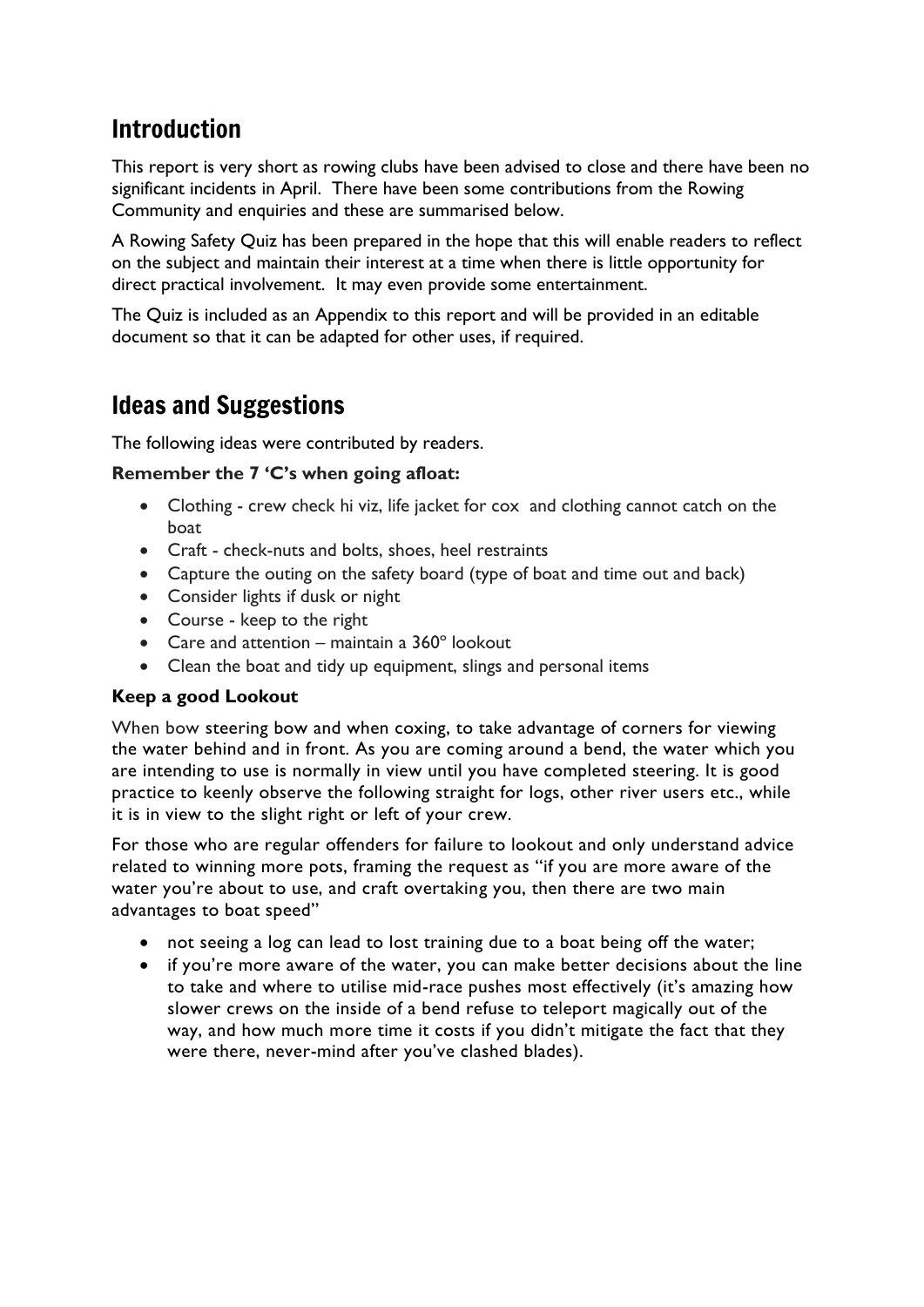## The Importance of Safe Behaviour

In a previous report I explained that safety is often determined by behaviour. A correspondent expressed surprise that this was the case in view of the work we all do on Risk Assessment. The reply contained the following:-

*I believe that Risk Assessment is central to all safety considerations, in life generally, as well as in rowing. I am also a Coach Educator and helped prepare the training material for Learner Coaches on this subject. The problem that we have generally is that risk assessments, although essential, are not sufficient in themselves to ensure safety. We have to use what the risk assessment tells us to control or influence the way people behave.* 

*Safety really depends on the behaviour of people. This is true on the water, on land, on the road, in the home, at work and everywhere else. This is clearly demonstrated, year after year in our [analysis](https://www.britishrowing.org/wp-content/uploads/2020/02/2019-Incident-Analysis.pdf)  [of rowing incidents.](https://www.britishrowing.org/wp-content/uploads/2020/02/2019-Incident-Analysis.pdf) Risk Assessment can be used to define the requirements for that behaviour but more work is needed to influence that behaviour in order to improve safety. In other words, in order to improve safety it is necessary to have a good understanding of risk assessment (and good risk assessments) but this, in and of itself, is not sufficient. We must also ensure that rowers avoid at-risk behaviours.* 

## Safety in Virtual Indoor Rowing Competitions

Many clubs are organising indoor rowing competitions for their members. This should be welcomed as they provide opportunities to promote both mental and physical wellbeing. However there are risks if rowers are competing from home, particularly if they are at home alone.

In preparing for these competitions it would be helpful to provide the following advice to competitors:-

"*In preparing for the challenge, try to make progressive small improvements in performance rather than deliver a sudden herculean effort. Exercise regularly and acclimate yourself to physical activity. It is OK to control your workouts so that you can deliver peak performance for a competition but remember that good performances do not come out of nowhere, they result from careful planning."*

There is further advice in the Safety Alert entitled ["Indoor Rowing is good for you"](https://www.britishrowing.org/wp-content/uploads/2020/04/Safety-Alert-Indoor-Rowing-is-good-for-you-March-2020.pdf).

Strenuous exercise should be avoided by people who are recovering from a disease. Even having or recovering from a mild tummy bug (that may cause diarrhoea and/or vomiting) can be problematic. Please also remind rowers that:-

- If you do not feel well then do not exercise.
- If something is making you feel unwell then stop doing it.
- The NHS is busy at the moment, take care not to add to their burdens unnecessarily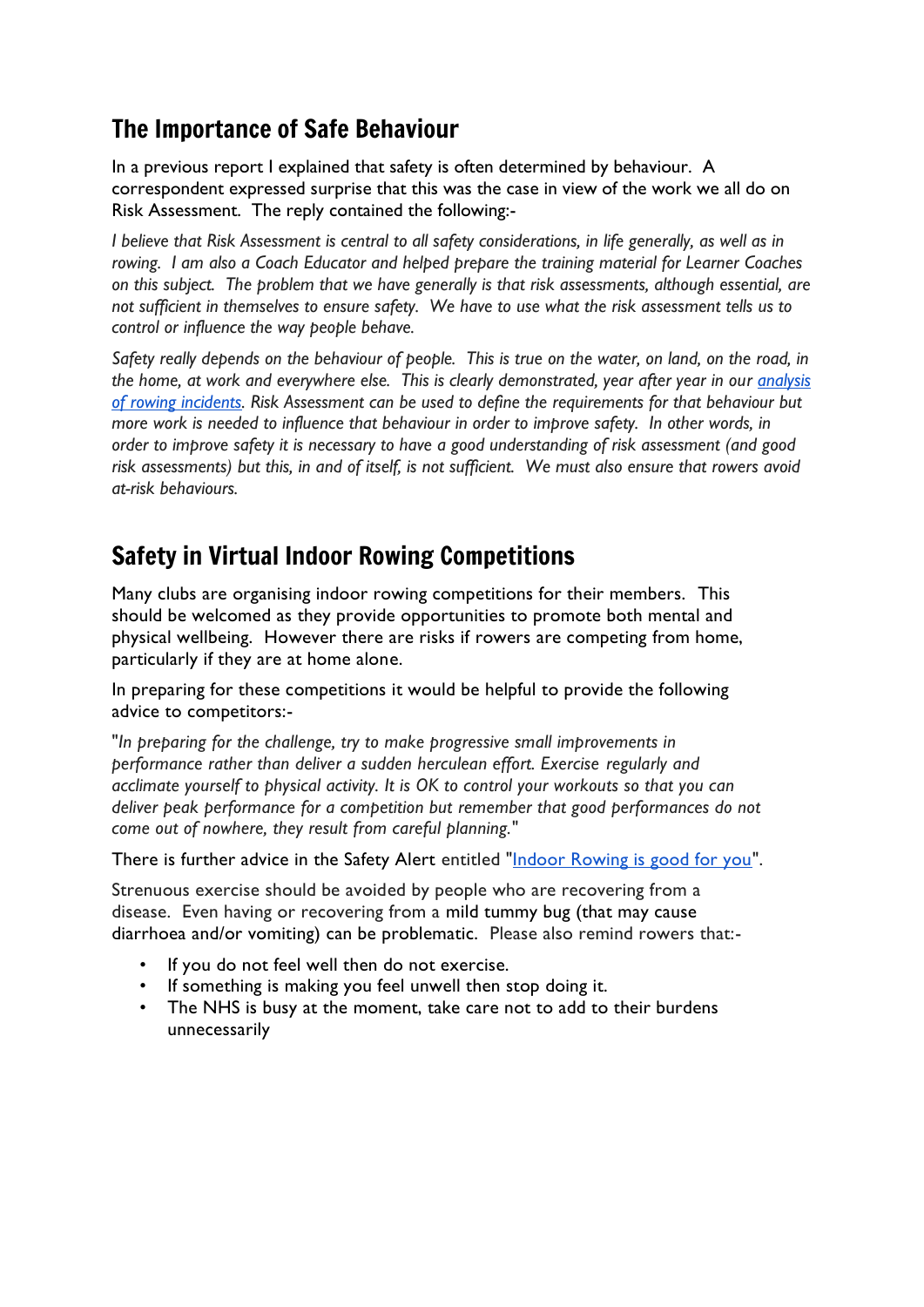## Safety Arrangements for a Private Match

There was a request for information from a School Head of Rowing on the safety requirements for a Private Match. He was reminded that it would be not be possible to hold such an event until the government relaxes its rules on social distancing, and until British Rowing amends its advice to clubs accordingly. He responded that this was a general enquiry and was not in contemplation of an event in the near future.

The term "Private Match" is defined in the [Rules of Racing](https://www.britishrowing.org/wp-content/uploads/2020/04/2020-Rules-of-Racing.pdf) as follows:-

*Private Match: A competition arranged solely between the clubs or competitors concerned. There shall be no advertising for entries and no more than four clubs shall compete unless specific permission has been granted by the National Competition Committee. Organising club(s) should note that the competition requirements of section 5.2 of the Rules of Racing still apply and appropriate insurance cover is required.*

Section 5.2 of the [Rules of Racing](https://www.britishrowing.org/wp-content/uploads/2020/04/2020-Rules-of-Racing.pdf) was included in the reply.

There were specific questions about the designation of launches, the need for umpiring and the extent of safety and first aid provision. The responses were:-

*If yours is a competitive event then I think you need someone to fulfill the role of an umpire to ensure safe and fair racing. In my view you should make safety provision, both on land and on the water. You can use your risk assessment to determine the level of provision that you will need. The risk assessment should also help you to define how these provisions are coordinated and how the various elements will communicate.*

*As far as first aid provision is concerned, this can be defined using the risk assessment. You can factor into this the availability of external resources, for example, you could include the travel time to the nearest A&E unit.* 

*I would not worry too much about the designation of safety launches, providing they all have qualified drivers (RYA Level 2 Powerboat or better). Launch drivers are trained to regard the preservation of human life to be of paramount importance. Whatever else they are supposed to do, if they are needed to provide safety support then they will do so. If the safety resources are committed to a rescue on the water then it would be advisable not to start any further races until they are able to resume their duties.* 

*As far as redundancy is concerned, again this should be defined from your risk assessment. In some ways the extent of provision is a matter of scale. Please remember that some of the support on*  land will be provided by the staff and coaches of the competing schools. To some extent, they can *be expected to look after their own pupils.*

## RowSafe Updates

The updates for RowSafe 2020 have been completed and provided to the Communications Team for publication. As you may have noticed, the communications team has been very busy and productive in recent weeks so it may take a little more time before RowSafe 2020 is published.

The 2020 updates have been incorporated into a presentation that is included with this report.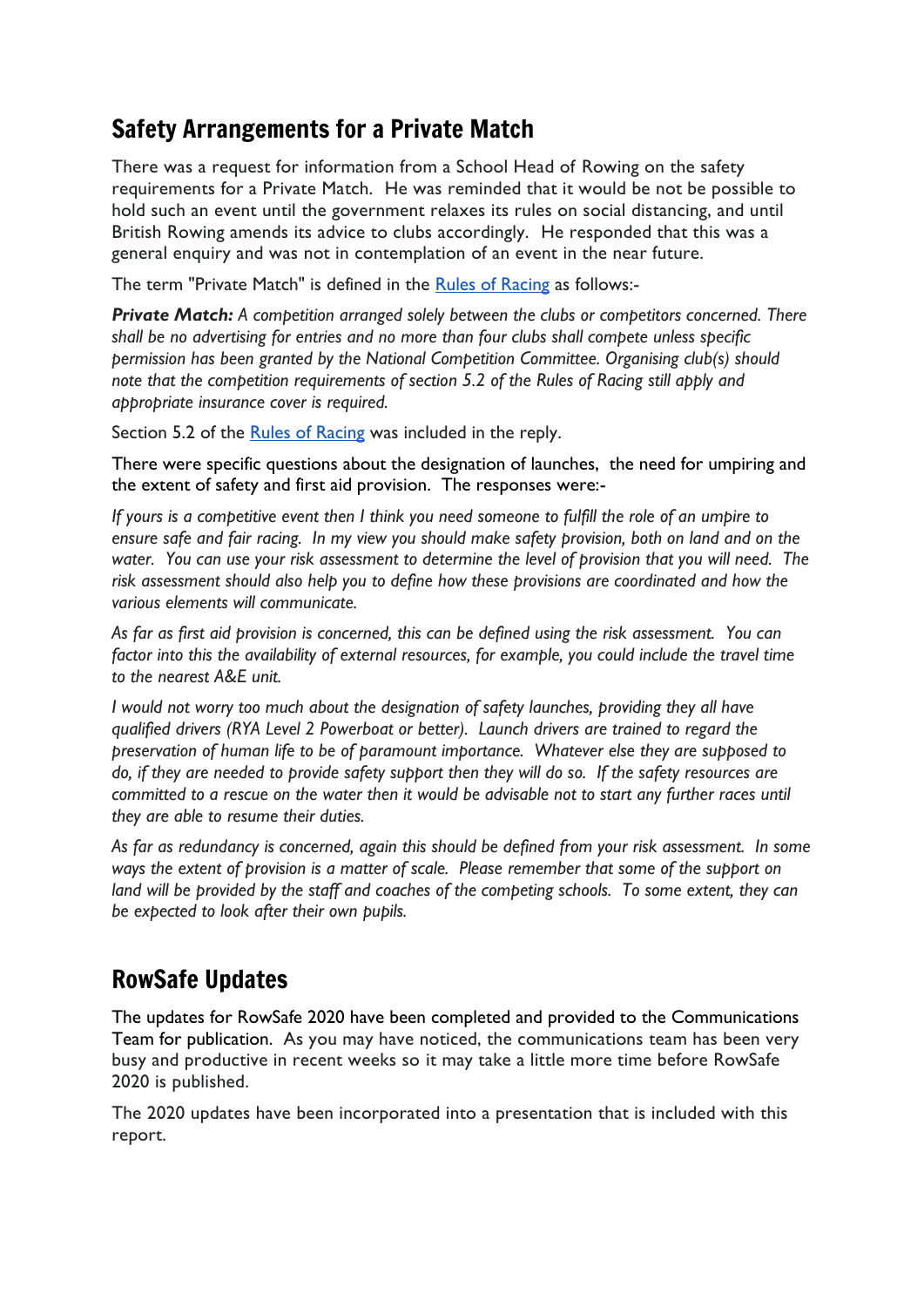## Marine Accident Investigation Branch Safety Digest

There is a report on a rowing incident in the latest MAIB Safety Digest, this is available [here.](https://assets.publishing.service.gov.uk/government/uploads/system/uploads/attachment_data/file/876845/2020-SD1-MAIBSafetyDigest.pdf) Safety digests are collections of articles involving vessels from the merchant, fishing and small craft sectors to help the marine community to learn lessons arising from a variety of accidents. The Rowing Incident is included as item 22 (page 42) and was described in the November 2019 HRSA Monthly Report.

## Carbon Monoxide (CO) in Kitchens

There was an enquiry about the forced ventilation of kitchens that contain gas cookers following a Gas Safety check for the building after the club had installed a new gas cooker. This resulted in a Warning Notice for exceeding the acceptable CO limit by 10%. Also the Engineer would not consider the kitchen as being for domestic use and the check was also failed because the extraction system did not have a statutory auto interlock.

Gas Safety is a highly technical topic and the legislation is also quite complex. The basic legal requirement is in the [Safety in the installation and use of gas systems and](https://www.hse.gov.uk/pubns/priced/l56.pdf) appliances Gas [Safety \(Installation and Use\) Regulations 1998 as amended.](https://www.hse.gov.uk/pubns/priced/l56.pdf) The requirement is included in Regulation 27 (4), this states

*"No person shall install a power operated flue system for a gas appliance unless it safely prevents the operation of the appliance if the draught fails."*

There is further guidance in [HSE Catering Information Sheet No 10](https://www.hse.gov.uk/pubns/cais10.pdf), Ventilation in catering kitchens.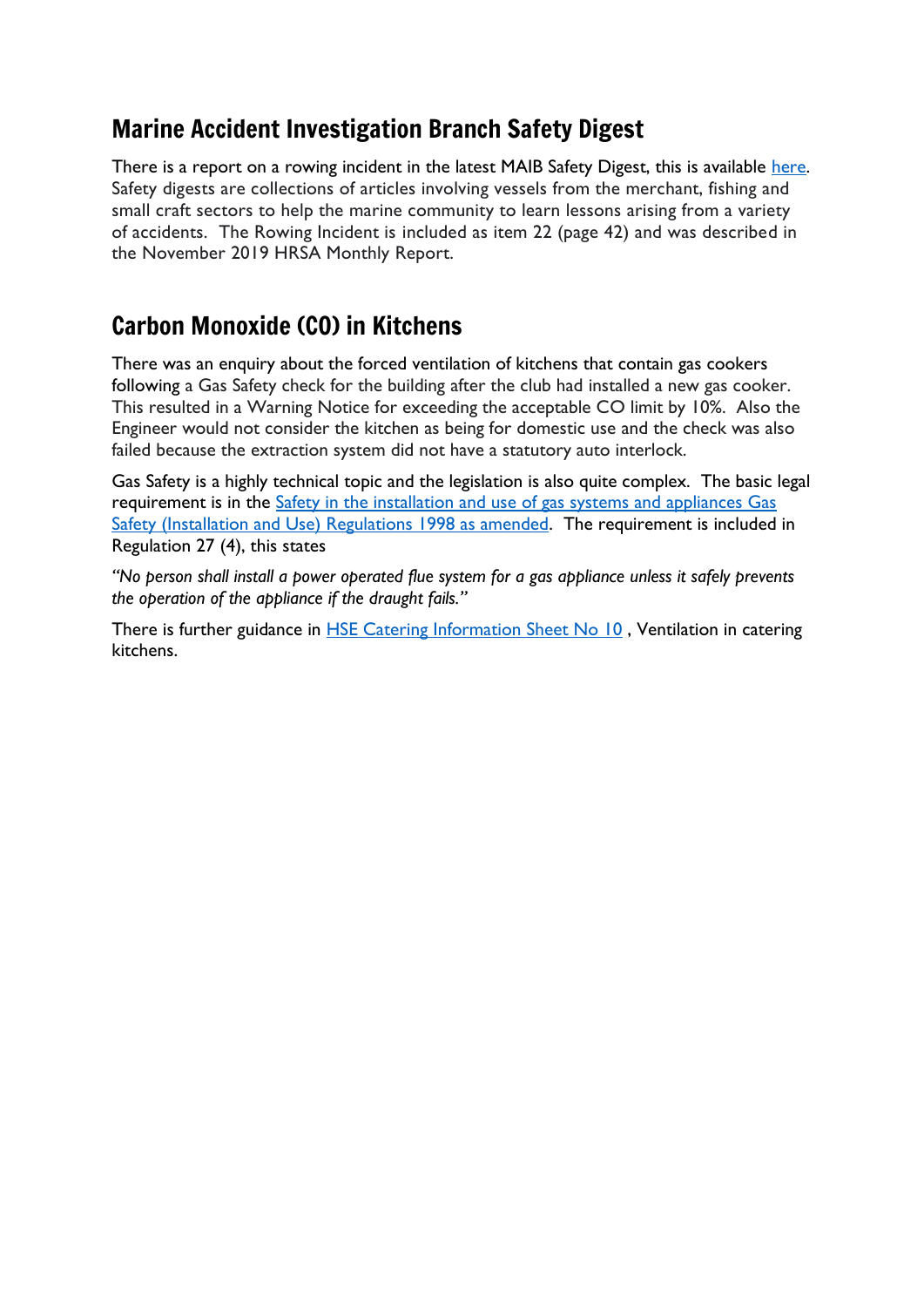## Appendix 1 - Rowing Safety quiz - April 2020

This quiz is intended for anyone who is interested in rowing, particularly if they are interested in Rowing Safety.

The answers to this quiz will be circulated early in May. There are 30 questions in this quiz and there will be a further 30 with the report at the end of May.

The questions in the quiz are based on information in RowSafe, and Safety Alerts and other safety information, linked to from RowSafe. Most of the questions have multiple choice options but some require narrative answers as they ask for examples.

You may wish to use these questions in a club quiz, as an introduction to training, or for some other purpose. If you would like to make the questions less easy then feel free to remove the multiple choice options.

## **General Safety**

**1 Is the Club Rowing Safety Adviser expected to be responsible for everyone's safety?**

- a. Yes
- b. No

**2 Is each Club Rowing Safety Adviser expected to have completed the Advanced Risk Assessment Training (online learning module on the British Rowing website)?**

- a. Yes
- b. No

#### **3 Who can report an incident using the British Rowing Incident Reporting system?**

- a. A rowing safety adviser
- b. A club official
- c. A qualified coach
- d. An unqualified coach
- e. A member of the rowing club involved
- f. A member of any rowing club
- g. A Navigation Authority Official
- h. A member of the public who is not a member of British Rowing
- i. All of the above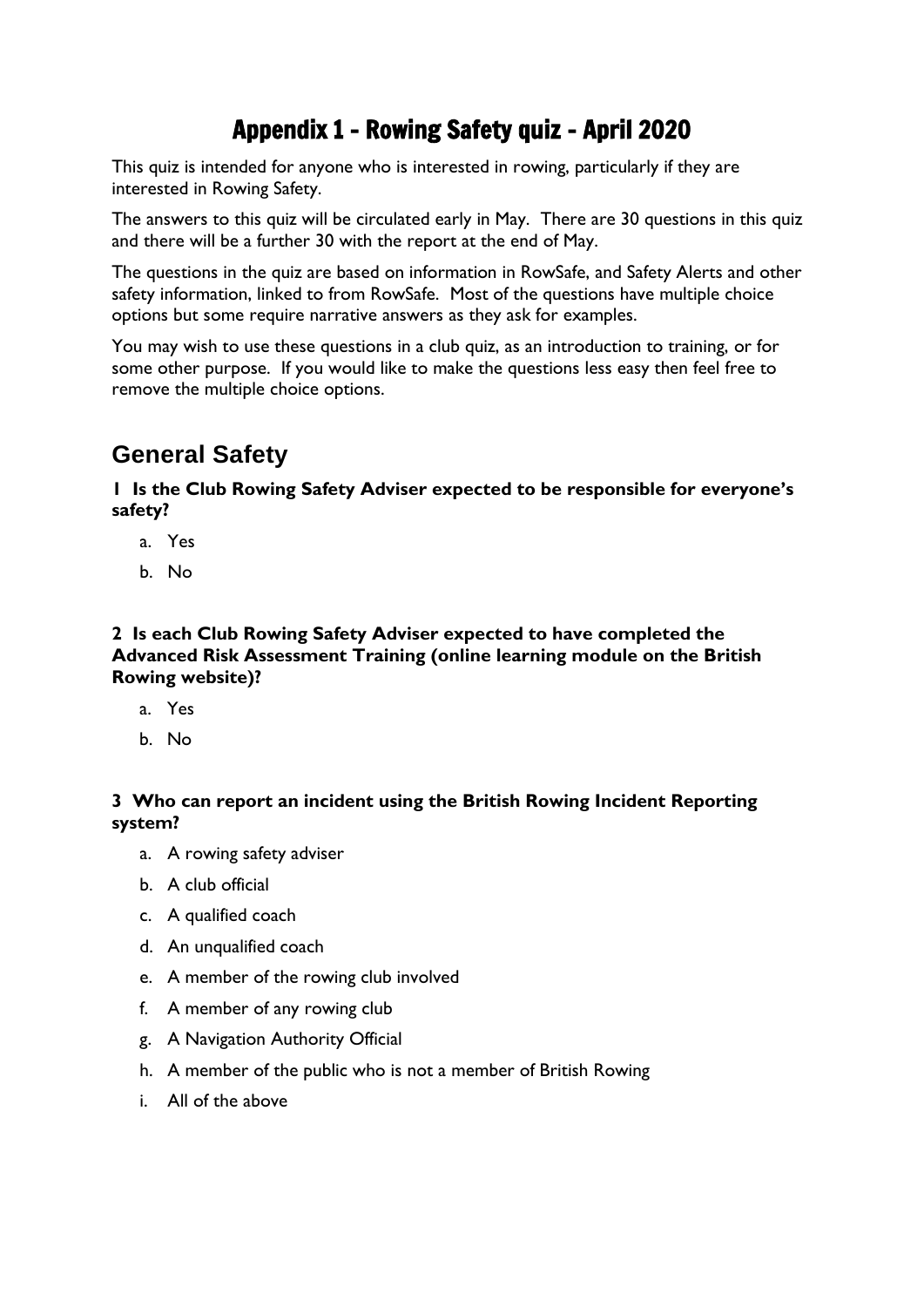#### **4 Can incidents be reported anonymously?**

- a. Yes
- b. No

**5 Who is expected to take responsibility for your safety** (one correct answer)**?**

- a. You Club Rowing Safety Adviser
- b. Your Club Chairman
- c. Your coach
- d. You.

## **Lifejackets**

#### **6 Which 4 things should you always check before you put on a lifejacket?**

- a. Check that it is dry (if it is wet then it may have been used (check in more detail))
- b. Check that it is the correct colour so that people will know which club you are from
- c. Check that the straps are in good condition
- d. Check that the casing is clean
- e. Check that the manual inflation toggle is accessible
- f. Check whether it is manual or automatic

#### **7 When checking that you are wearing the lifejacket correctly, what 3 things should you be careful of?**

- a. Check that you can fasten your jacket over the top of the lifejacket
- b. Check that the chest strap is tight so that you can just get your fist between the chest strap and your chest
- c. Check that you name is showing so that people know who you are
- d. Check that the crotch/thigh straps correctly fitted
- e. Ensure that no clothing is worn over the lifejacket

#### **8 Which one of the following types of lifejacket is suitable for a cox in a bow loaded 4+?**

- a. Buoyancy Aid
- b. Manual inflation lifejacket
- c. Auto inflation lifejacket
- d. None needed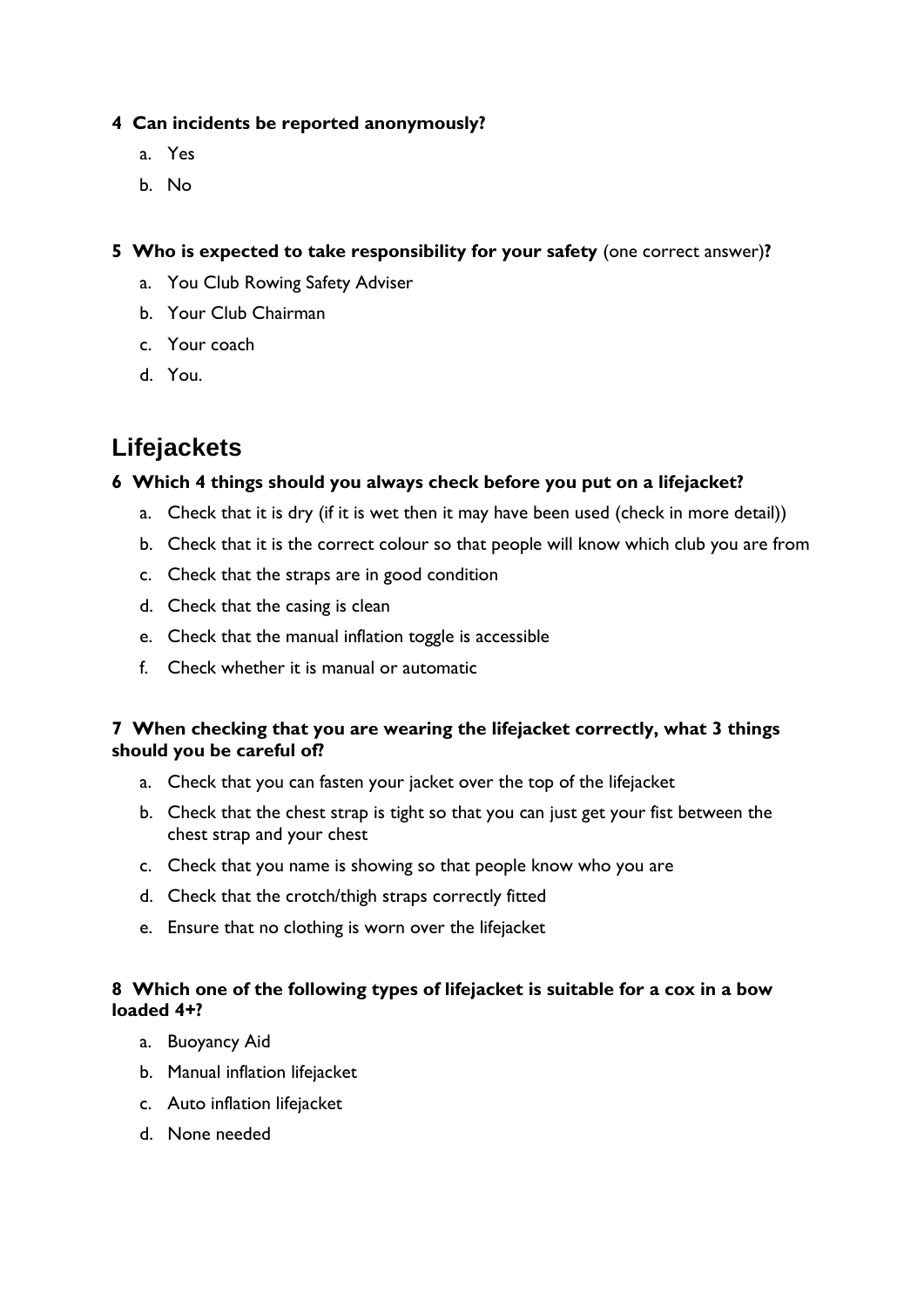#### **9 Which 2 of the following types of lifejacket are suitable for a cox in a stern loaded 4+?**

- a. Buoyancy Aid
- b. Manual inflation lifejacket
- c. Auto inflation lifejacket
- d. None needed

#### **10 Why do you need to know if your automatic lifejacket has a hydrostatic actuator?** (3 correct answers)

- a. Because it will not automatically inflate until the actuator is at least 1 metre under the water
- b. Because it will inflate if it is splashed with water
- c. Because it will only inflate immediately if you use the manual inflation actuator (pull on the toggle)
- d. Because it will not stop you getting your hair wet so try not to fall in

## **Capsize and Recovery**

#### **11 You are coaching a group of inexperienced scullers which 3 of the following would you teach them that would help them to avoid capsize?**

- a. Check that the gates (on the riggers) are securely closed
- b. Complete the capsize drill
- c. Wear a lifejacket
- d. Wear a wetsuit
- e. Understand the safe position
- f. Do not wait at front stops with the blades square in the water

#### **12 Which 5 of the following should be practised in the club's capsize and recovery training?**

- a. Getting free from an inverted boat (including releasing the feet from the shoes).
- b. Move to the bow and hold the bow ball then swim to the edge of the pool towing the boat
- c. Getting on top of the boat, making rescue by launch and buddy rescue easier.
- d. Getting back into the boat for everyone.
- e. Lying on top of, and paddling a boat (straddle and paddle).
- f. Leave the boat and swim away
- g. Buddy rescue.
- h. Rescue using a throw line.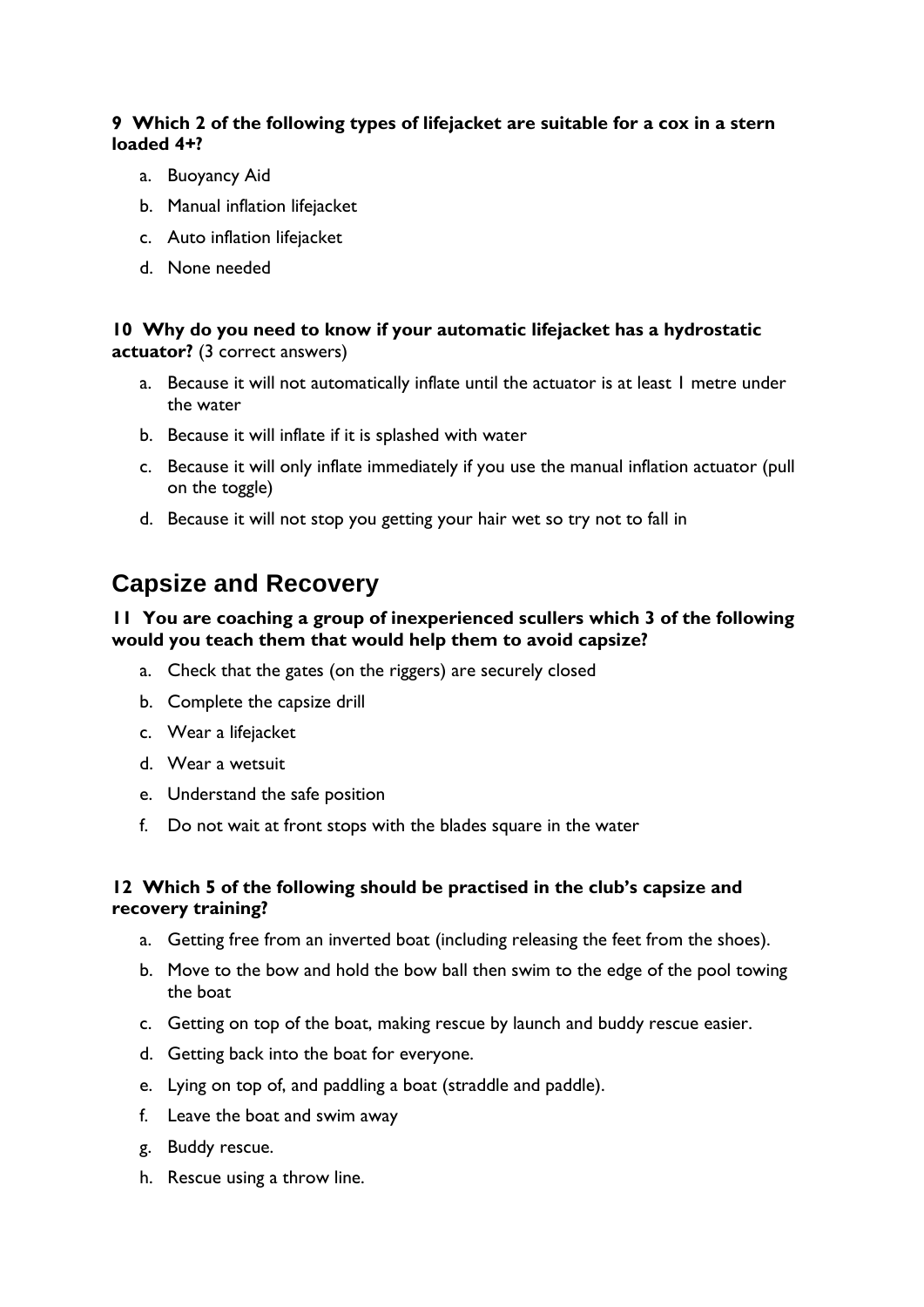#### **13 Which 4 of the following should people do if they capsize?**

- a. Get free from the boat
- b. Take the sculls out of the gates
- c. Get out of the water
- d. Get off the water
- e. Swim away from the boat to the bank
- f. Stay with the boat unless doing so would put you in greater danger

#### **14 What is the "gasp reflex" and what can be done to minimise its effect.**

- a. It is …….
- b. The effect can be reduced by ………..

#### **15 You have used a throw bag in a demonstration, how do you repack it? and what must you not do?**

- a. The method of repacking is to ………
- b. Do not ………..

## **Hypothermia**

#### **16 Which 7 of the following are symptoms of hypothermia?**

- a. Poor comprehension,
- b. Irrational behaviour,
- c. Profuse sweating
- d. Slurred speech
- e. Complaints of being thirsty
- f. Shivering
- g. Agitation
- h. Slow pulse
- i. Fast pulse
- j. Rapid breathing,
- k. Reduced breathing rate
- l. Cold and pale skin, blue lips and nail beds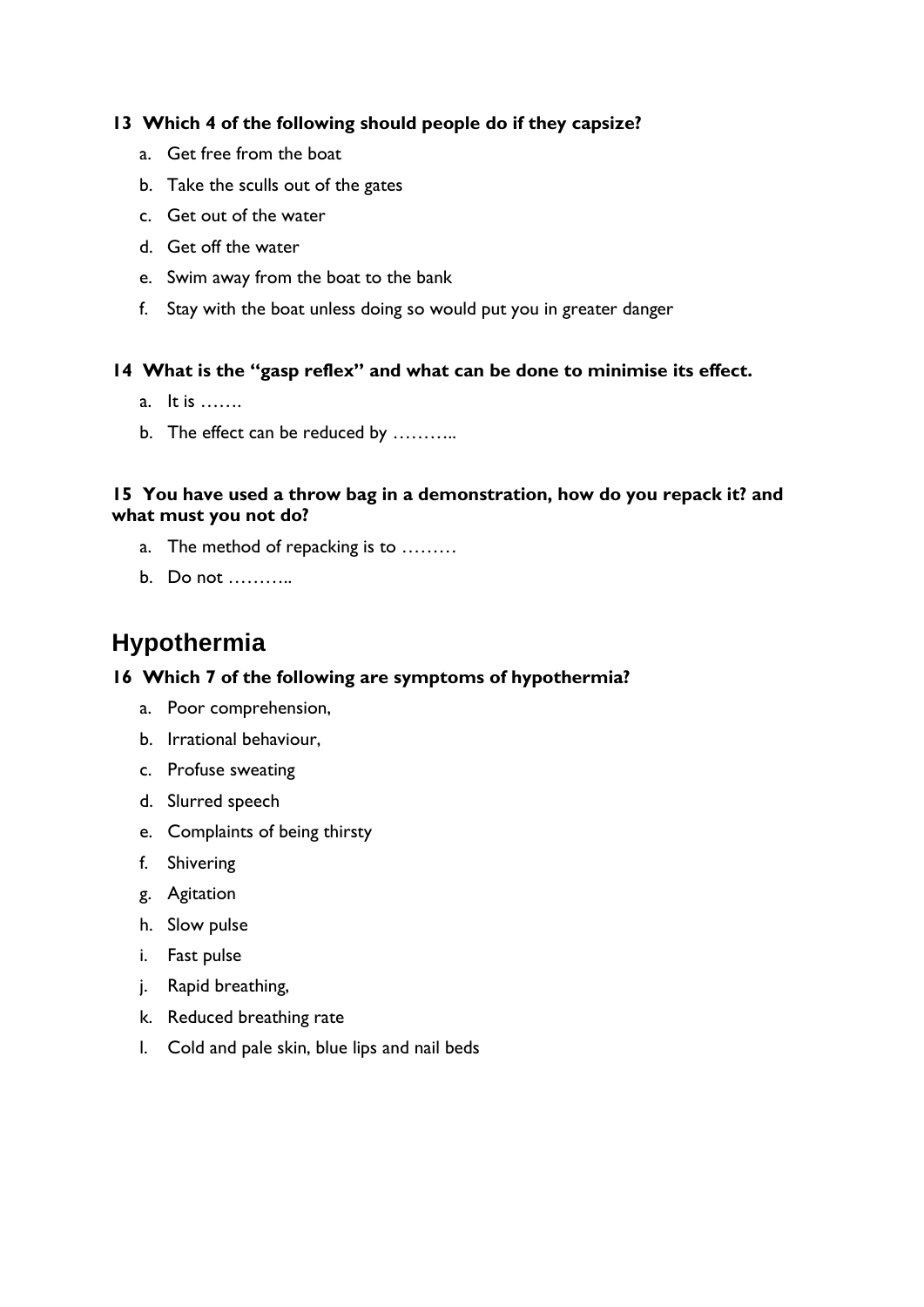#### **17 Which 6 of the following should you do to help someone with hypothermia?**

(some of the items on this list neither help nor do harm)

- a. Move them indoors.
- b. Remove any wet clothing and dry the casualty.
- c. Massage their limbs
- d. Wrap them in blankets.
- e. Phone for an ambulance
- f. Put the person into a hot bath
- g. Give them a warm drink, but only if they can swallow normally.
- h. Give them an alcoholic drink
- i. Use heating lamps
- j. Give energy food that contains sugar, such as a chocolate bar, but only if they can swallow normally.
- k. Get them to sit down outside
- l. Monitor the casualty's breathing and be prepared to deliver CPR

#### **18 Which 4 of the actions listed in question 17 above should you avoid doing with someone with hypothermia?**

## **Safe Navigation and Steering**

#### **19 How often should a steersperson look ahead?** (one correct answer)

- a. Once every stroke
- b. At least once every 5 strokes
- c. At least once every 10 strokes
- d. At least once every minute

#### **20 Which 2 of the following should a cox do if his or her view ahead is obstructed by the presence of the crew?**

- a. Ask a member of the crew to look ahead and report what they see.
- b. Do not worry about looking but stay on the correct place on the waterway
- c. Take advantage of the opportunities to see ahead at bends, etc.
- d. Make sure that the bow rower is wearing hi-vis kit
- e. Shout loudly to instruct everyone else to get out of your way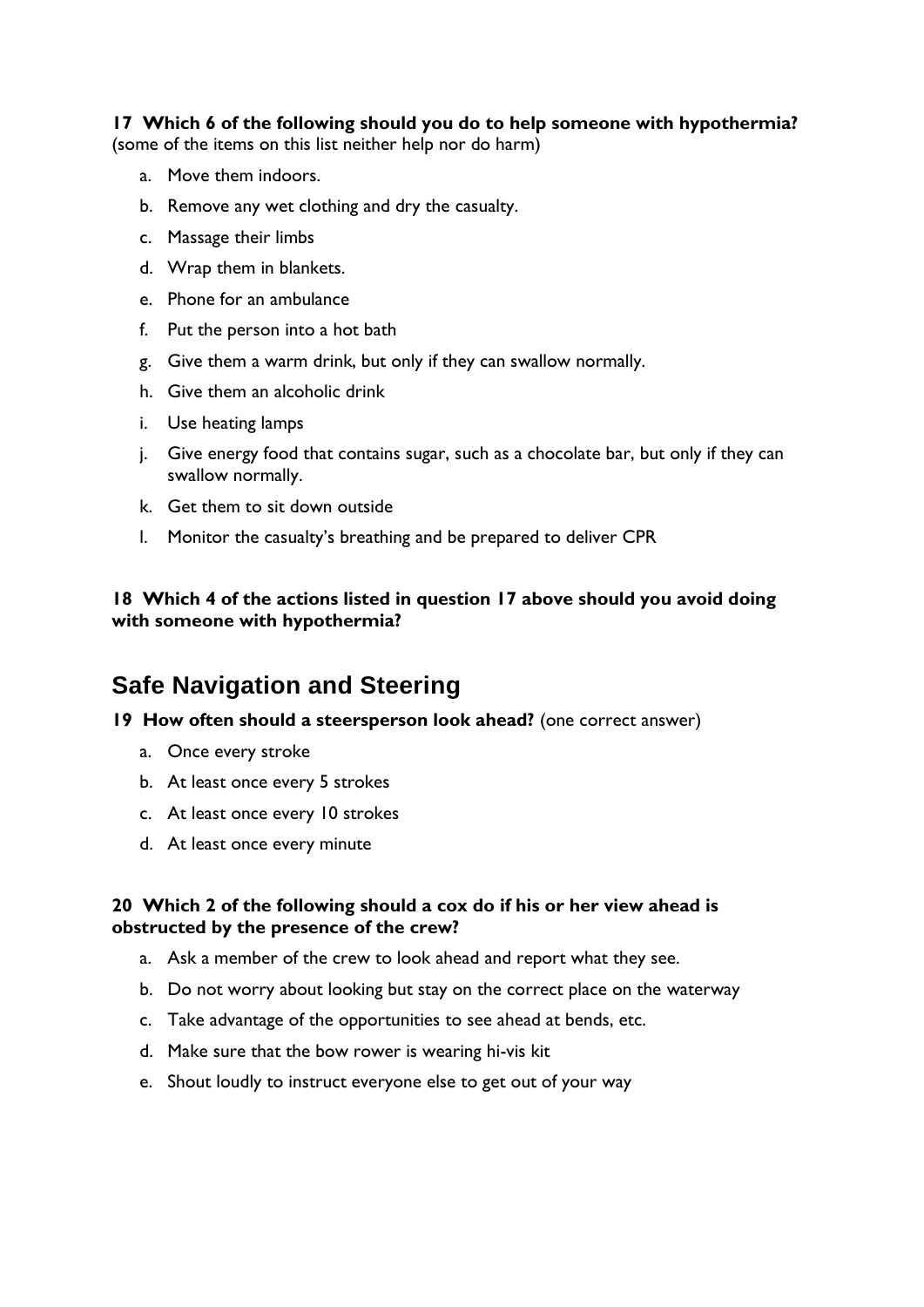#### **21 Which 3 of the following should you do if you want to overtake another boat?**

- a. Check that the waterway ahead is clear of obstructions (other boats, etc.)
- b. Keep clear of the other boat
- c. Shout loudly to instruct the other boat to get out of your way
- d. Remember that you are the faster boat so the other boat has to keep clear and you have the "right of way".
- e. Remember that you have a duty to keep clear and the other boat has the "right of way".
- f. Start thinking of what you are going to say in the Incident Report.

#### **22 Which 3 of the following should you do if you are being overtaken?**

- a. Move closer to the bank or edge of the channel if it is safe to do so
- b. Move away from the bank or edge of the channel so if the other boat gets too close then you will have somewhere to go.
- c. Row Faster so that they cannot overtake
- d. Try not to obstruct the other boat
- e. Shout a warning if you think that the other boat has not seen you.
- f. Start thinking of what you are going to say in the Incident Report.

### **Risk Assessment**

#### **23 Which 3 of the following should the Club Risk Assessment be used for?**

- a. To define the clubs safety rules
- b. Keep the Regional Rowing Safety Adviser happy during the annual safety audit
- c. To define the club's emergency response plan
- d. To determine whether other Barriers and Controls are needed to reduce risk to an acceptable level
- e. To show that the club is concerned about safety
- f. To show to the authorities if there is an accident

#### **24 Which 2 factors are used, together, to determine the level of risk**

- a. The number of members in the club
- b. The probability of a hazardous event occurring
- c. The number of outings per week
- d. The severity of harm caused if it does occur
- e. The number of other clubs in the vicinity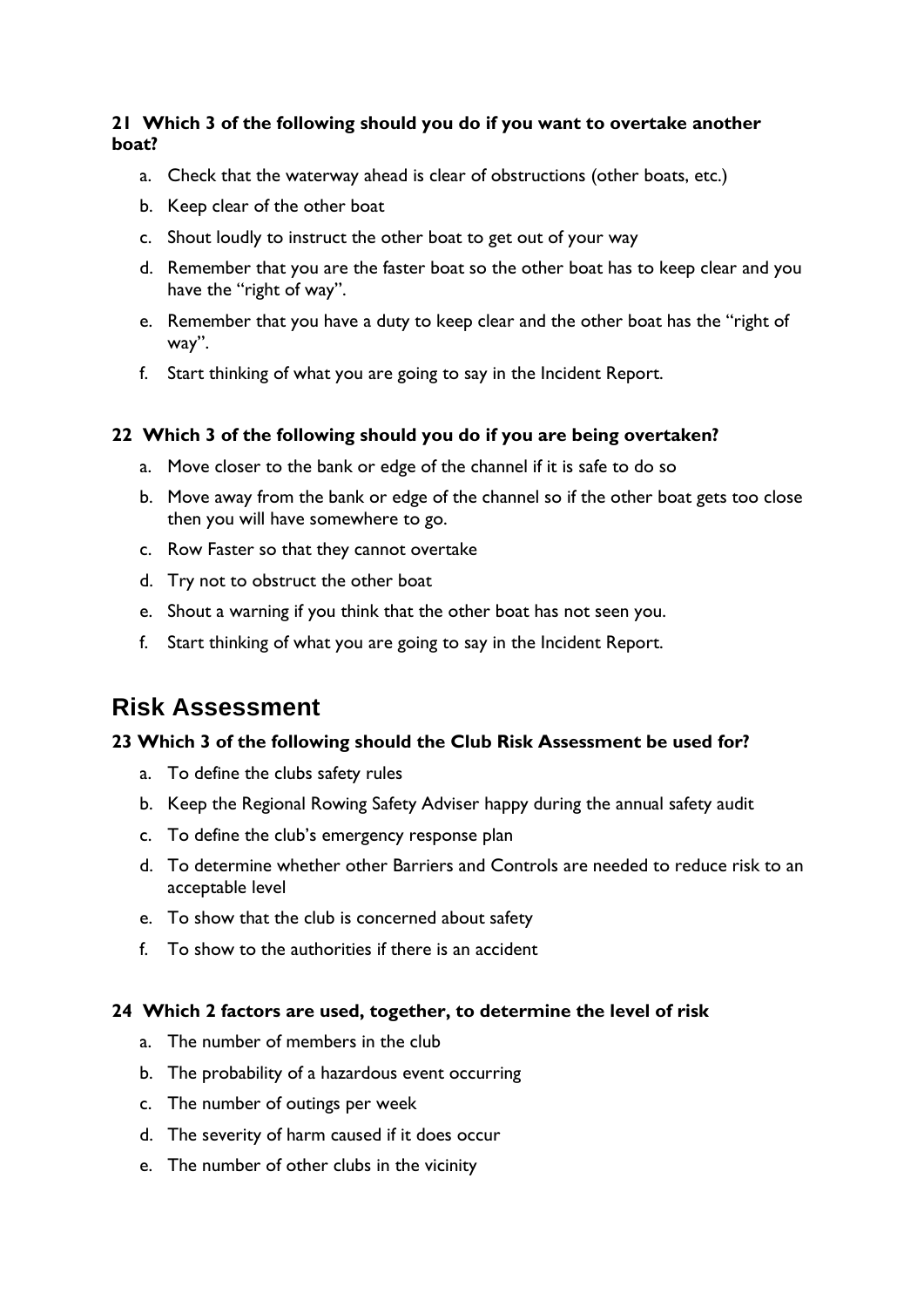**25 In risk assessment, what is the difference between Barriers and Controls?, give examples of each.**

- a. A Barrier is ……….
- b. A Control is ……….

**26 Hazards due to the weather. What could you do to reduce the risk from each of the four hazards listed below?**

- a. Cold ……….
- b. Hot and sunny ……….
- c. Strong Winds ……….
- d. Lightning ……….

#### **27 Hazards due to the local environment. What could you do to reduce the risk from each of the four hazards listed below?**

- a. A bend with limited view of the water ahead ……….
- b. A narrow bridge with space for one crew only ……….
- c. Weirs & sluices ……….
- d. Steep banks or walls, where landing is difficult, reeds or overhanging trees, etc., ……….

#### **28 Hazards due to the water. What could you do to reduce the risk from each of the four hazards listed below?**

- a. Rough water, perhaps due to wind ……….
- b. Fast flowing water ……….
- c. Shallow water ……….
- d. Polluted or contaminated water ……….

#### **29 Hazards due to other water users. What could you do to reduce the risk from each of the four hazards listed below?**

- a. Anglers on the bank ……….
- b. Moored motorboats that cause an obstruction- ……….
- c. Wash from large or fast boats ……….
- d. Vandals on the bank or bridges (throwing stones etc.) ……….